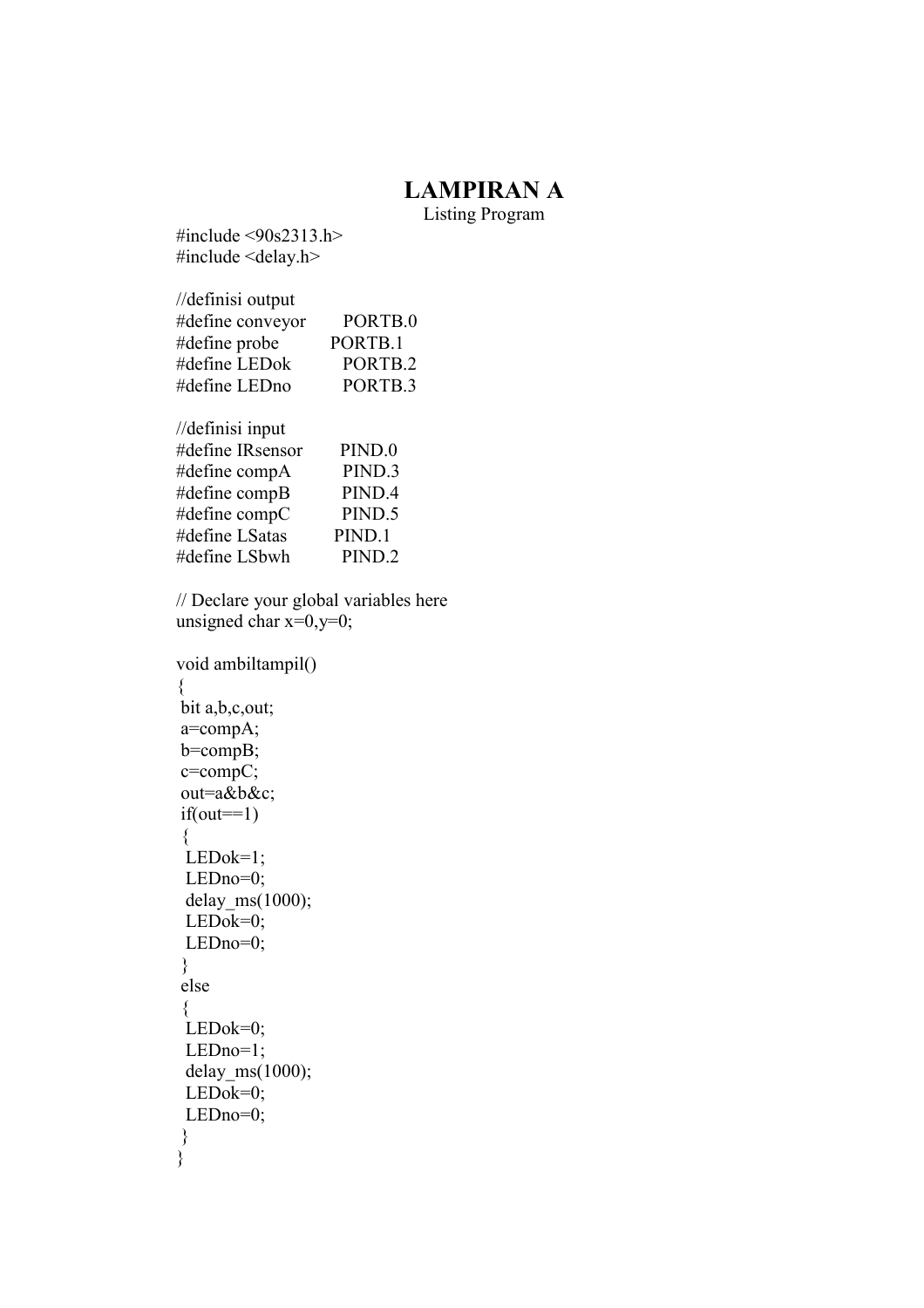```
void main(void) 
{ 
// Declare your local variables here 
/* 
// Crystal Oscillator division factor: 1 
#pragma optsize-
CLKPR=0x80; 
CLKPR=0x00; 
#ifdef _OPTIMIZE_SIZE_ 
#pragma optsize+ 
#endif*/ 
// Port B initialization 
// Func7=Out Func6=Out Func5=Out Func4=Out Func3=Out Func2=Out 
Func1=Out Func0=Out 
// State7=0 State6=0 State5=0 State4=0 State3=0 State2=0 State1=0 State0=0 
PORTB=0x00;
```

```
DDRB=0xFF;
```

```
// Port D initialization 
// Func6=In Func5=In Func4=In Func3=In Func2=In Func1=In Func0=In 
// State6=P State5=P State4=P State3=P State2=P State1=P State0=P 
PORTD=0x7F; 
DDRD=0x00;
```

```
delay ms(1000);
while (1)\{ // Place your code here 
  //if(LSatas==1) //LSatas tertekan 
 \frac{1}{3} probe=0; 
  conveyor=1; 
 delay ms(1000); //delay untuk meloloskan satu aki
  //while(IRsensor==1) //tunggu IRsensor terhalang 
 y=0;
  while(1)\left\{ \right.for(x=0;x < 255;x + +)
\{ y=y+IRsensor; 
   delay us(50);
 } 
  if(y<100)
```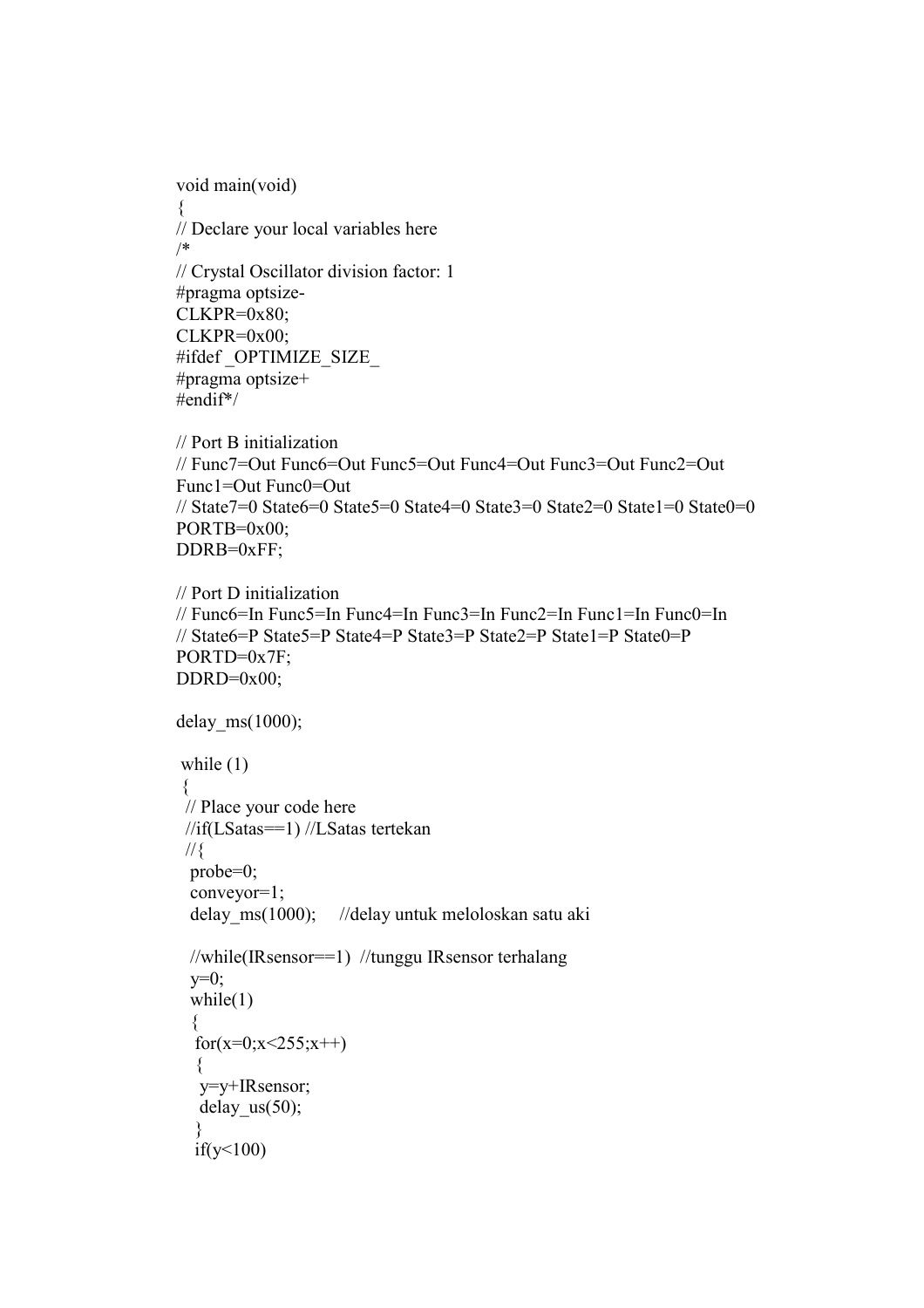```
 break; 
 else 
 y=0; } 
 conveyor=0; 
 probe=1; 
delay ms(500);
 //while(LSbwh==0); //tunggu LSbwh tertekan 
y=0;
while(1)\{for(x=0;x<255;x++)
  { 
  y=y+LSbwh; 
  delay_us(100); 
 } 
 if(y>200) 
  break; 
 else 
  y=0; 
 } 
 probe=0; 
delay ms(2000); //ada delay sedikit subjektif
 ambiltampil(); //ambil data comparator & tampilkan hasilnya 
 probe=1; //mengembalikan probe ke kondisi awal di atas 
delay ms(500);
 //while(LSatas==0); //tunggu LSatas tertekan 
y=0;
while(1)\{for(x=0;x<255;x++)
\{ y=y+LSatas; 
  delay_us(100); 
 } 
 if(y>200) 
  break; 
 else 
 y=0; 
 } 
 probe=0;
```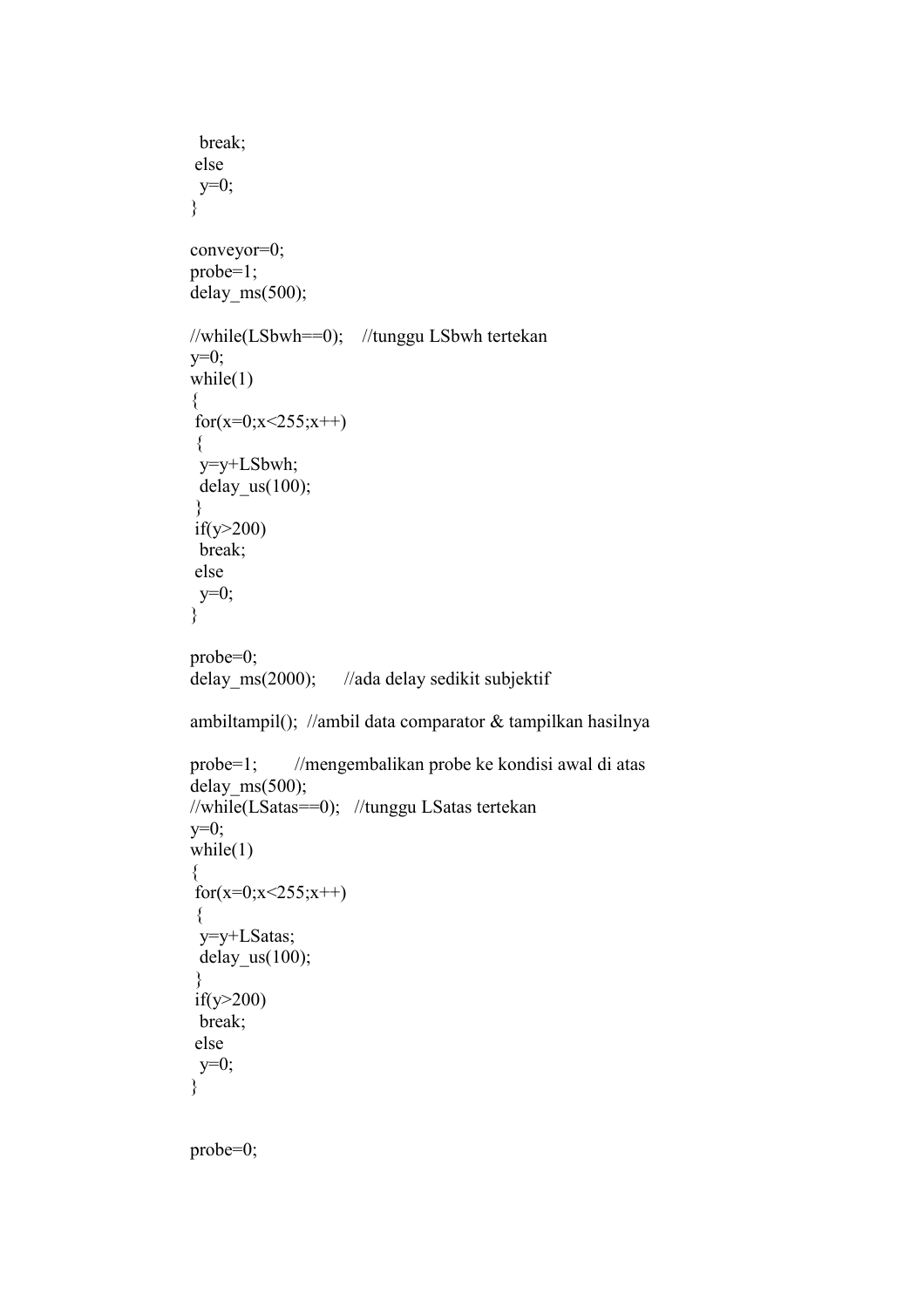```
 conveyor=1; 
 delay_{ms}(2000); //while(IRsensor==0); 
 y=0;
 while(1) { 
  for(x=0;x<255;x++)
   { 
   y=y+IRsensor; 
   delay_us(50); 
   } 
  if(y>200)break;<br>else
 else 
y=0;
 } 
  delay_ms(1000); 
 \mathcal{U}\} //else 
 \frac{1}{2} //probe=1;
                  //mengembalikan probe ke kondisi awal di atas
 /delay_ms(100);
  //} 
 }; 
}
```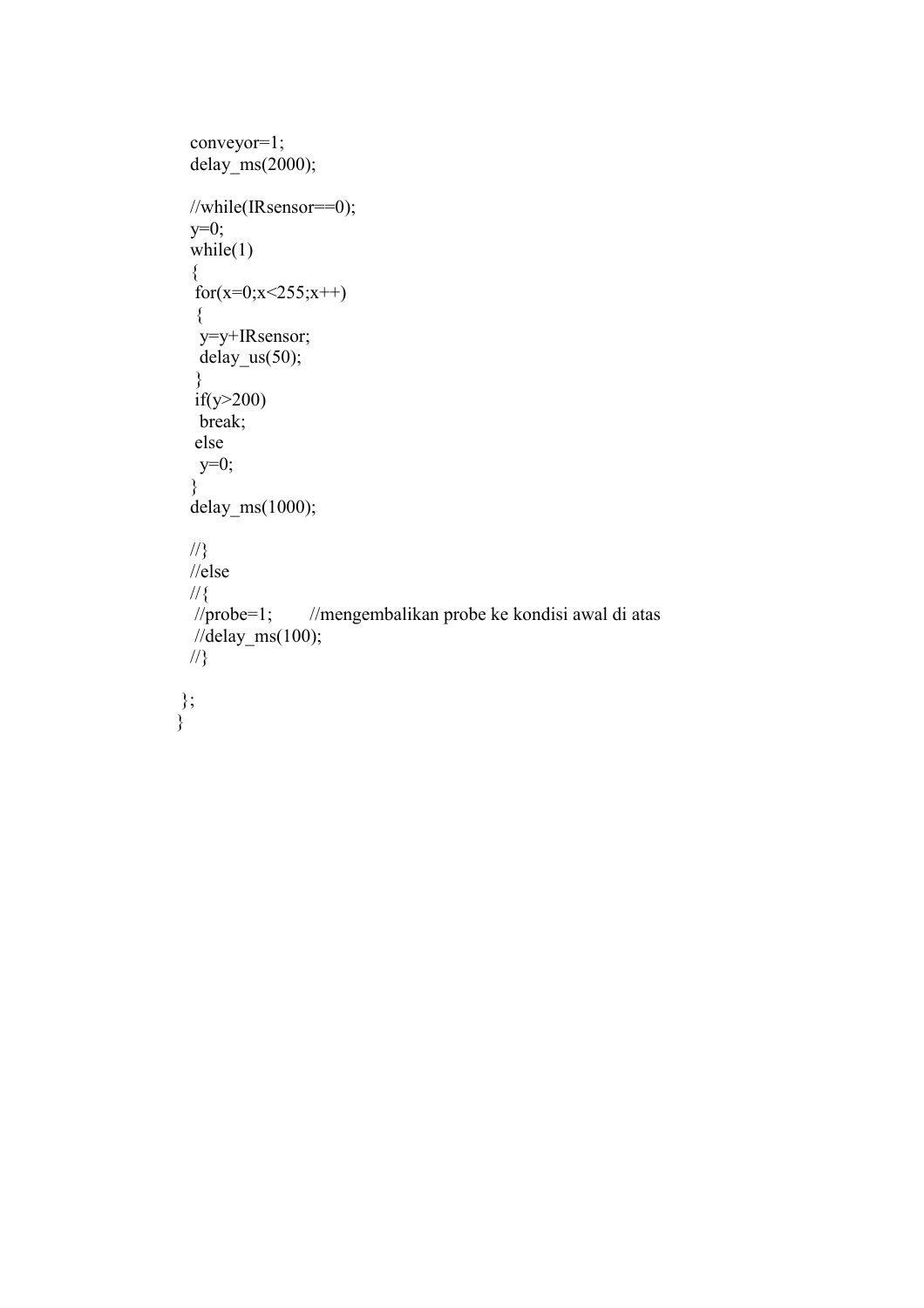## LAMPIRAN B



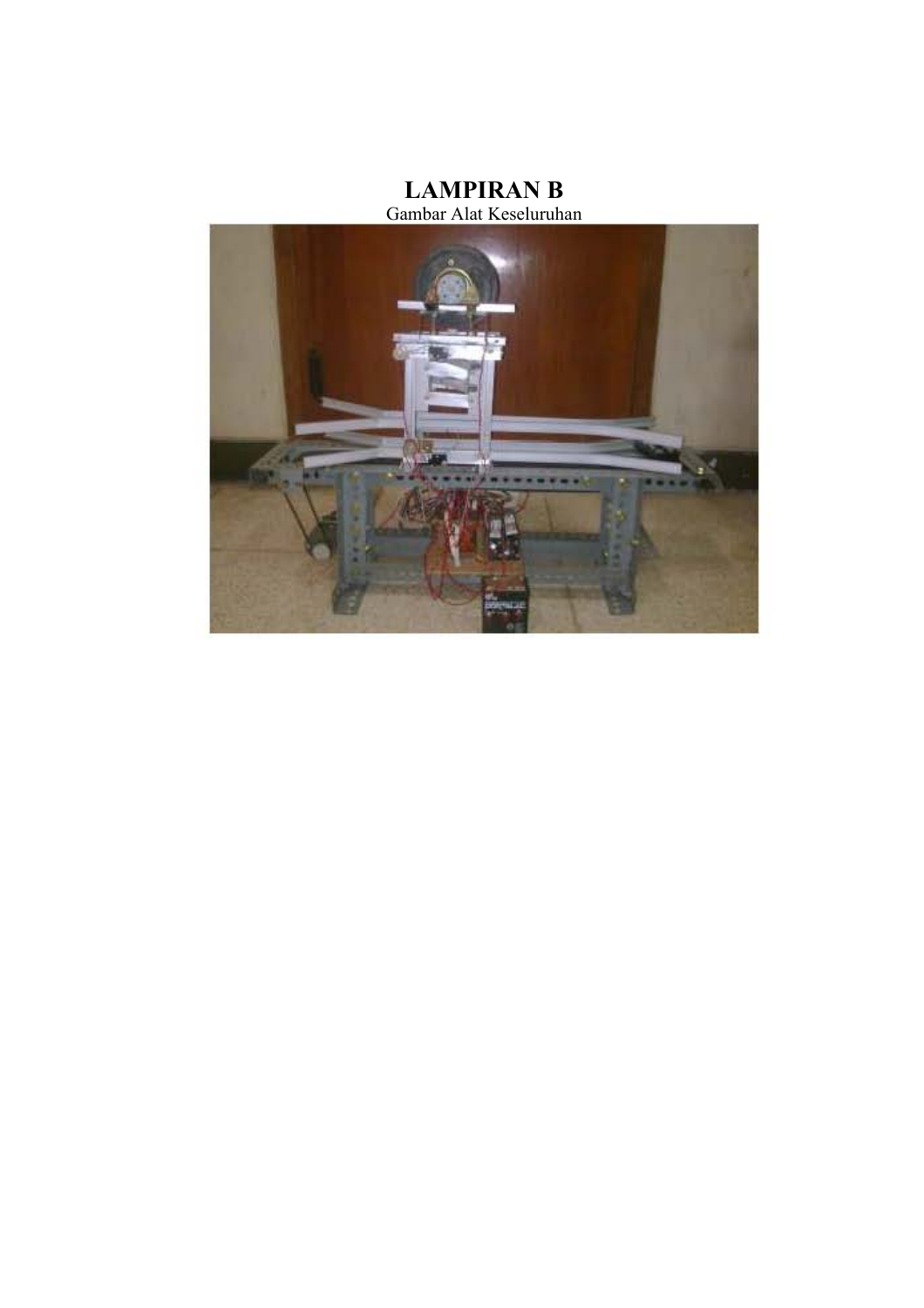

## LAMPIRAN C